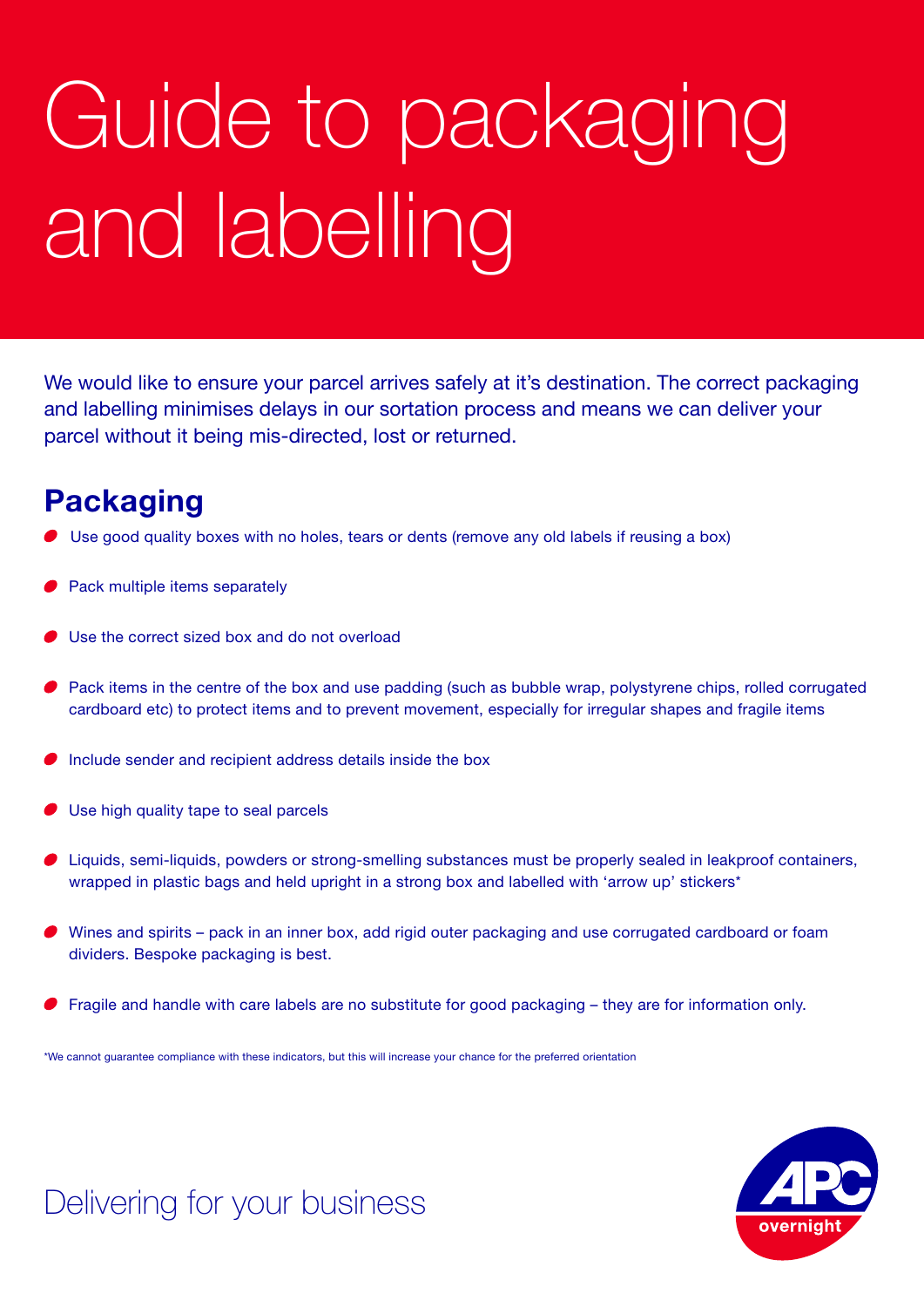## **Labelling**

 Labels on regular shaped parcels should be on the largest, flattest side. There must be only one routing label per parcel.



Label print must be good quality, in black and printed on a good quality printer, with the correct settings.





The print must be correctly positioned on the label, with white space around the barcode.



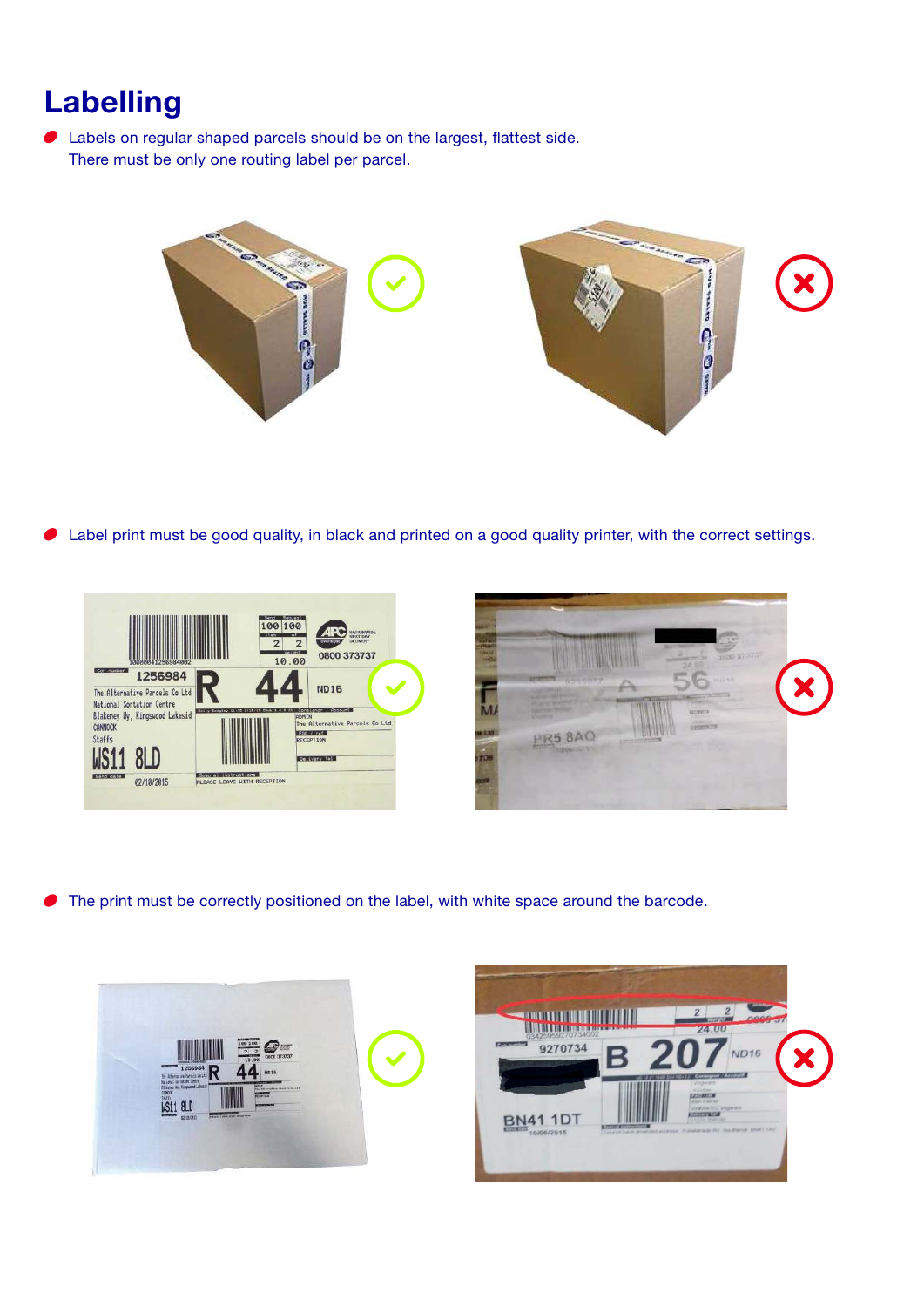Barcodes must be flat (not applied across a parcel seam), not damaged and not covered up (by a box band or strap)



 Labels on irregular shaped parcels, such as tubes, the barcode must be in a straight line and not wrapped around the tube or over the end.



 MailPacks and CourierPacks have a designated space for the routing label, please use this. Labels need to be as flat as possible so they can be scanned.